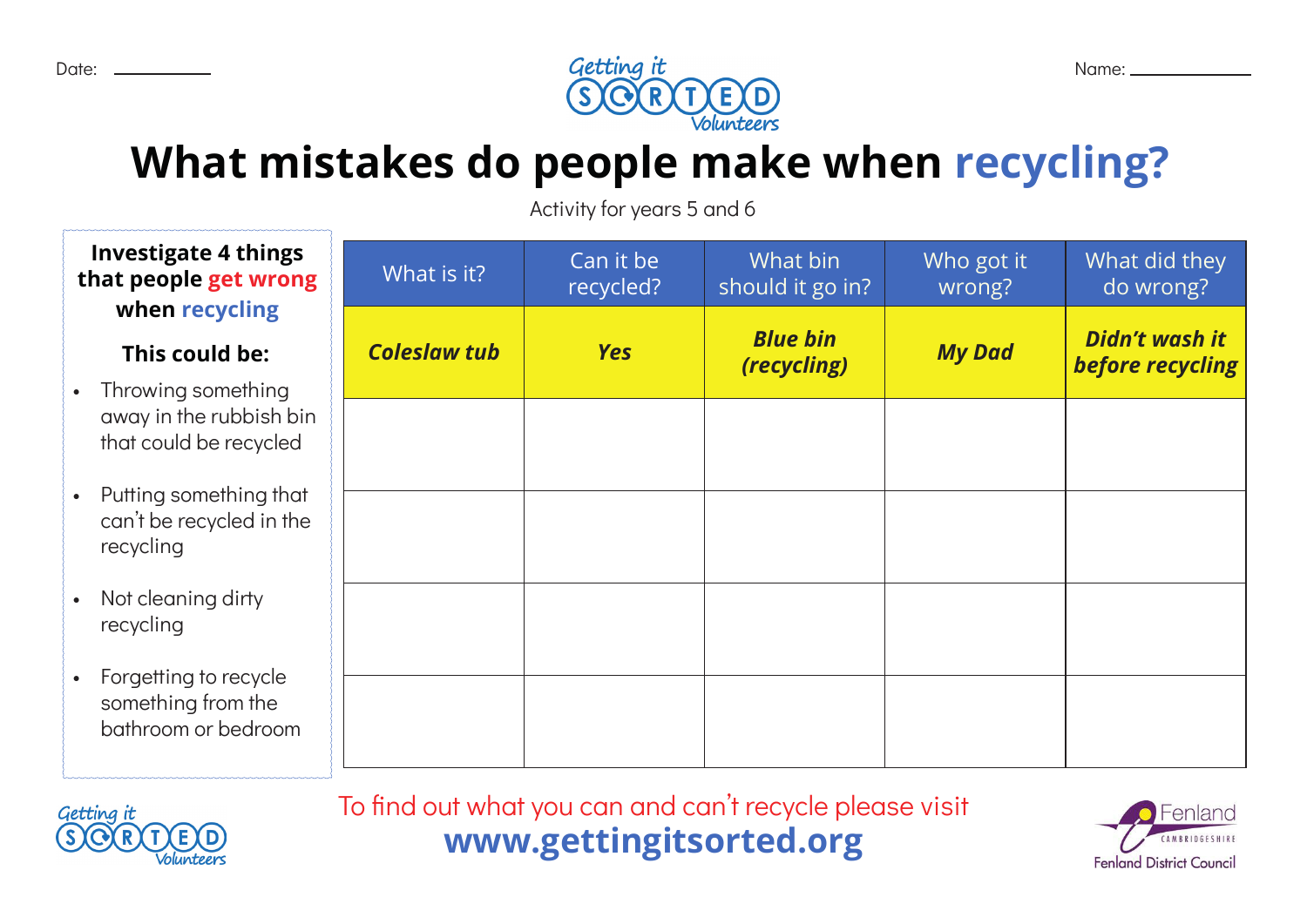

# **What mistakes do people make when recycling?**

Activity for years 5 and 6

**Choose 1 thing that doesn't always get recycled, and come up with a plan to make sure everyone always remembers.**

What is it? (Describe it in words) How will you get everyone to recycle?

To find out what you can and can't recycle please visit



**www.gettingitsorted.org**



Please Turn Over To Continue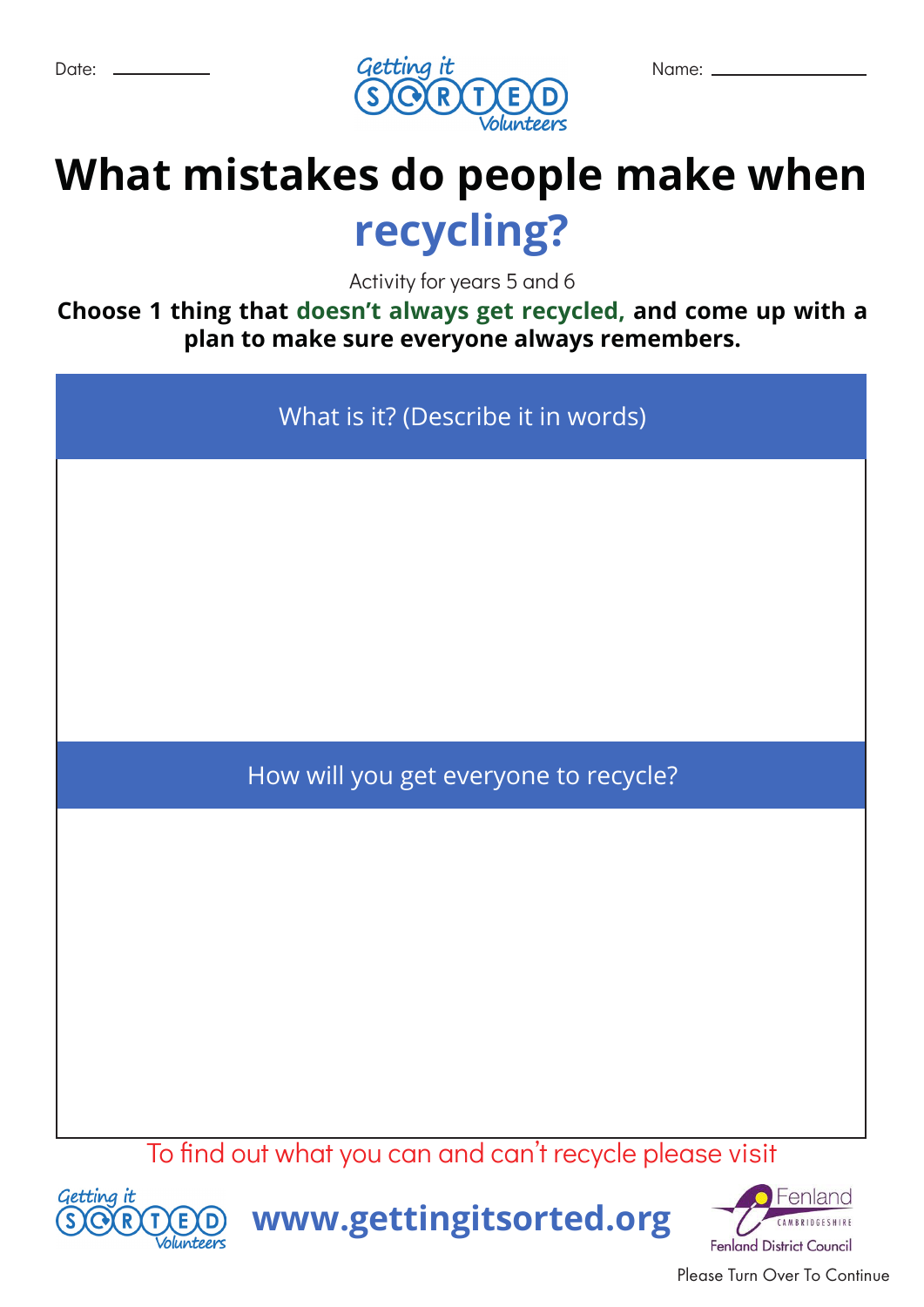

Activity for years 5 and 6

Draw your idea

To find out what you can and can't recycle please visit



**www.gettingitsorted.org**

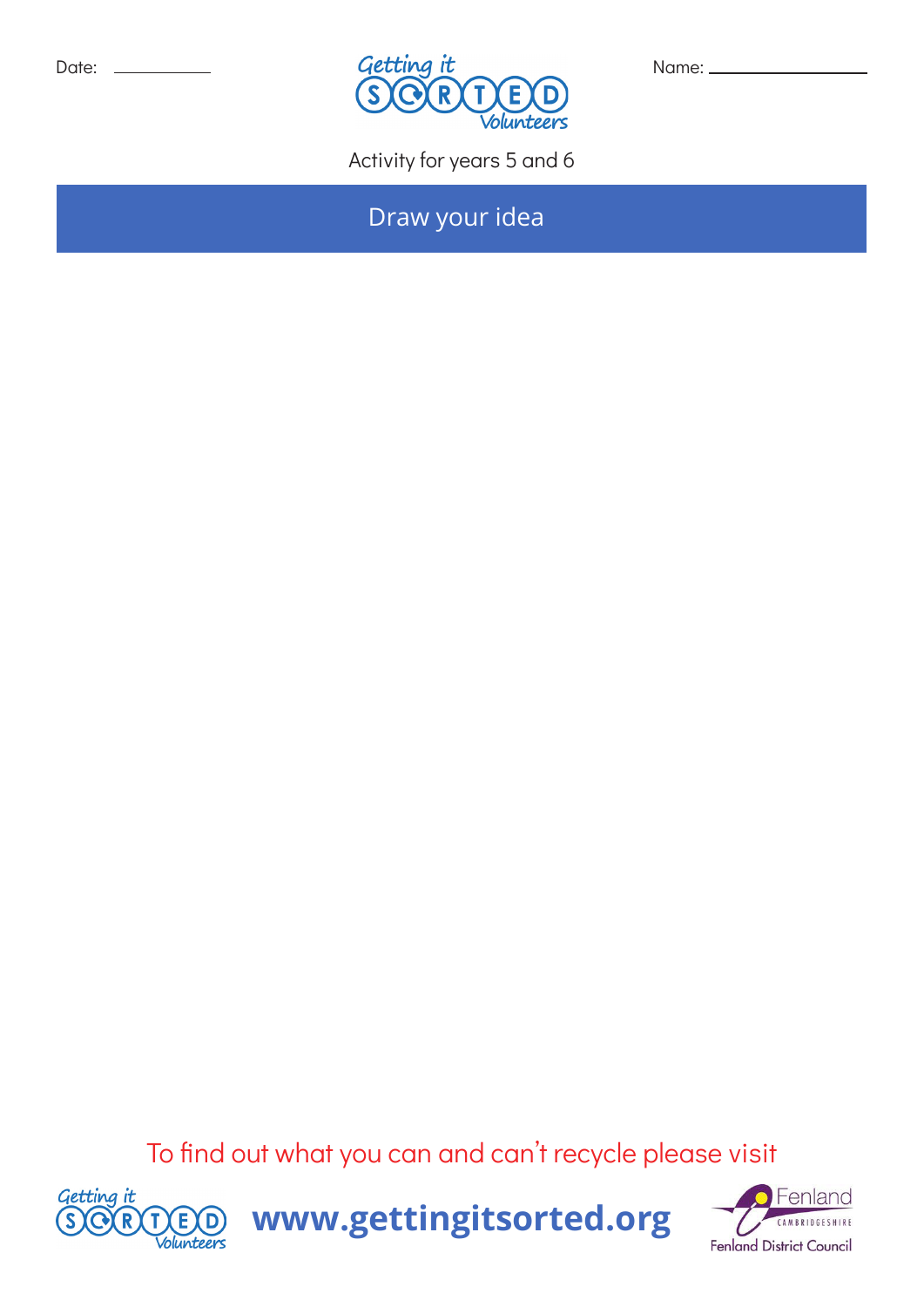

**www.gettingitsorted.org**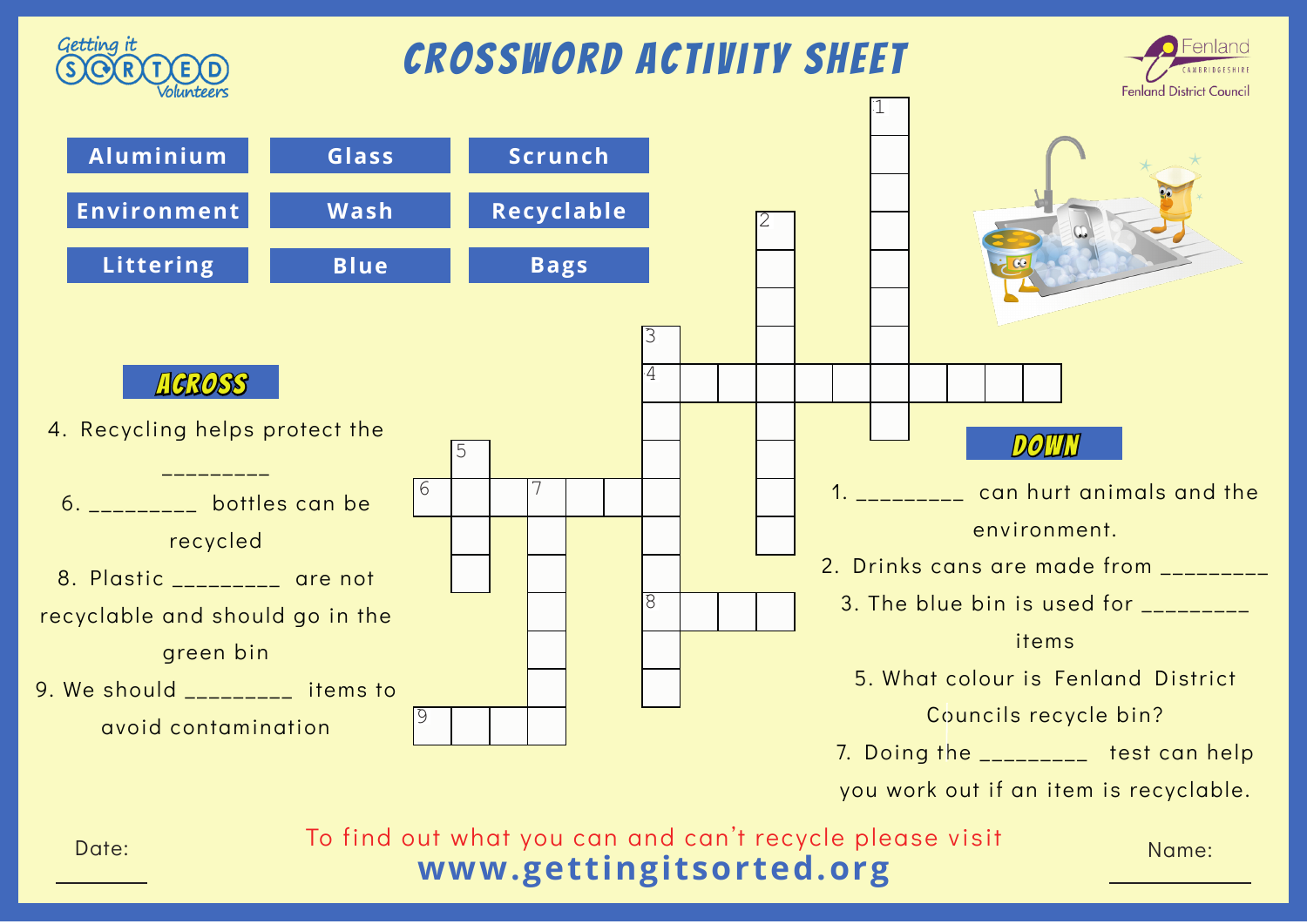

### Waste Hierarchy



The waste hierarchy is an important way of reducing the amount of rubbish we send to landfill.

Check out some examples of rubbish you might have and work out using the waste hierarchy what you should do to prevent your rubbish going to landfill.

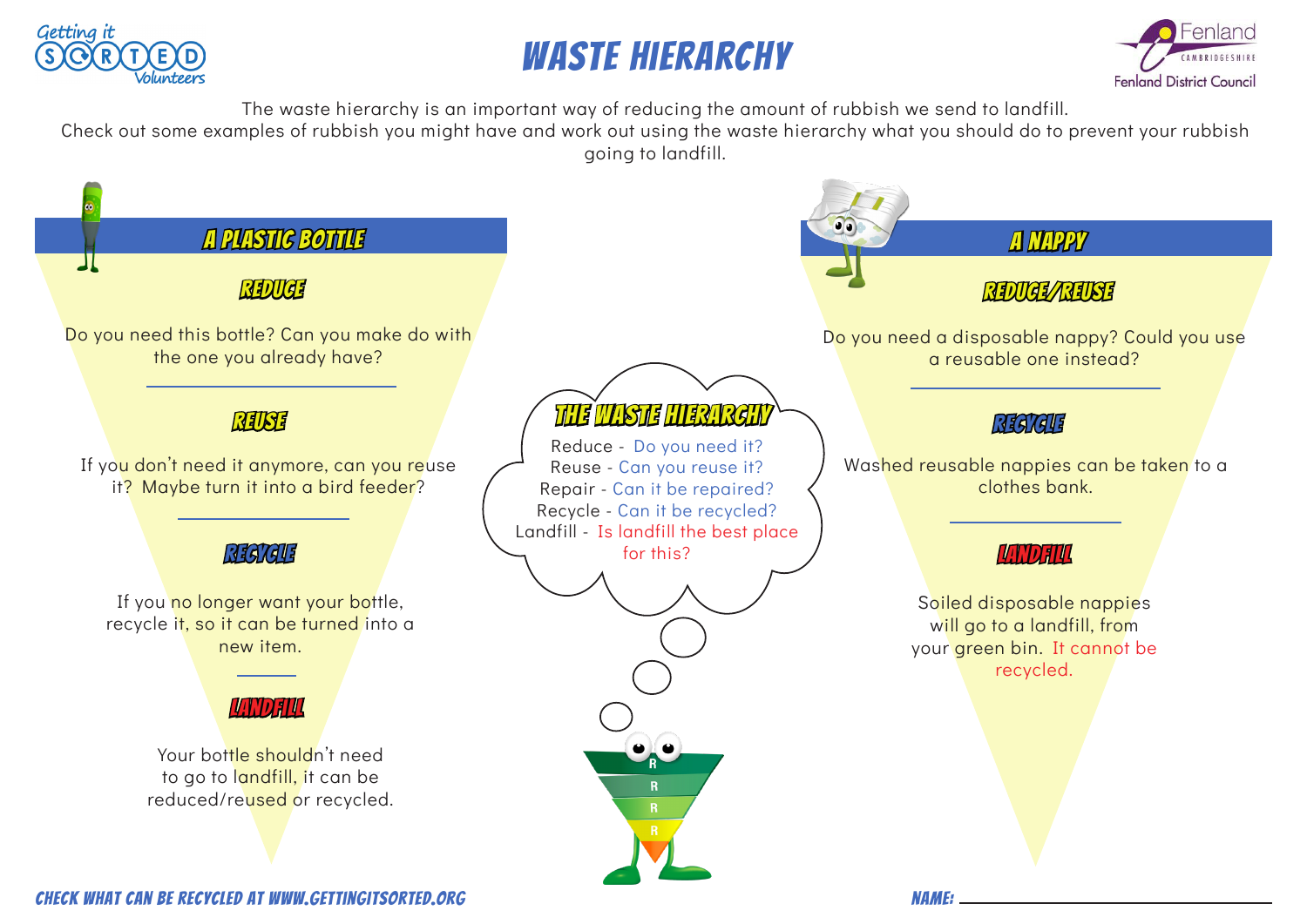

#### Waste Hierarchy



Here are another two more examples of waste hierachy.

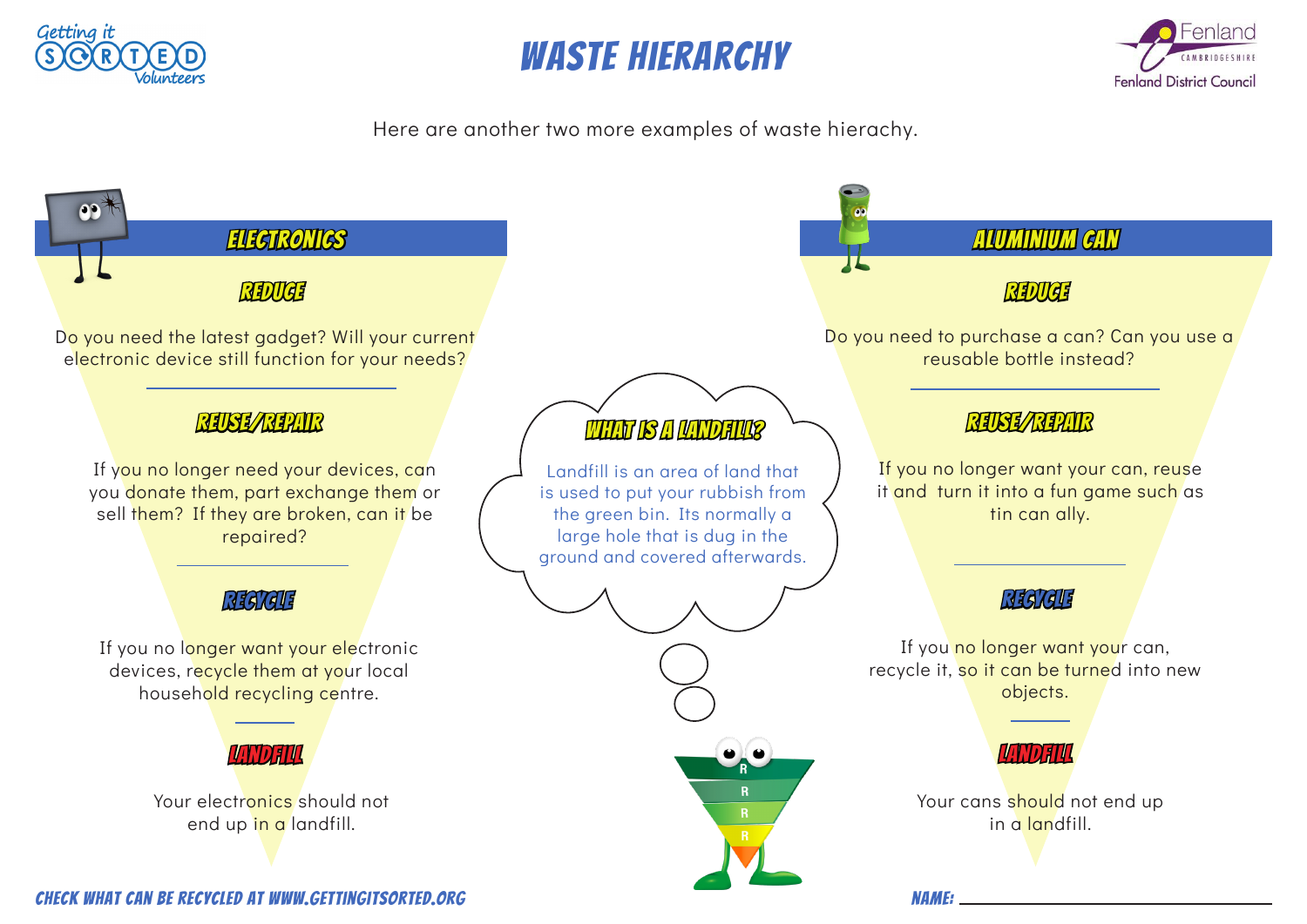





Using our examples below, have a go at filling in this waste hierarchy?

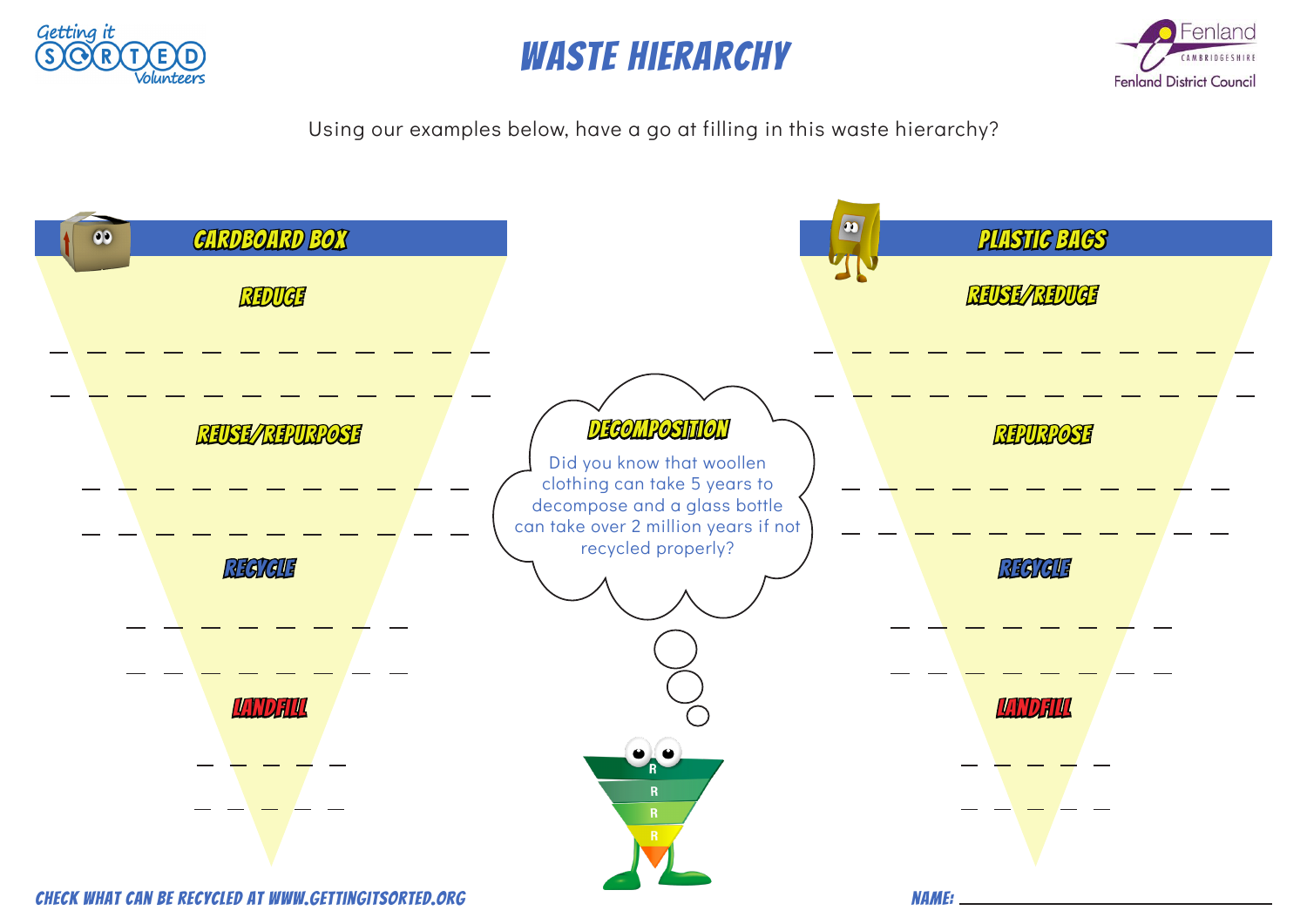

#### Waste Hierarchy



Now let's test your knowledge, using some of our examples below, create your own waste hierarchy.

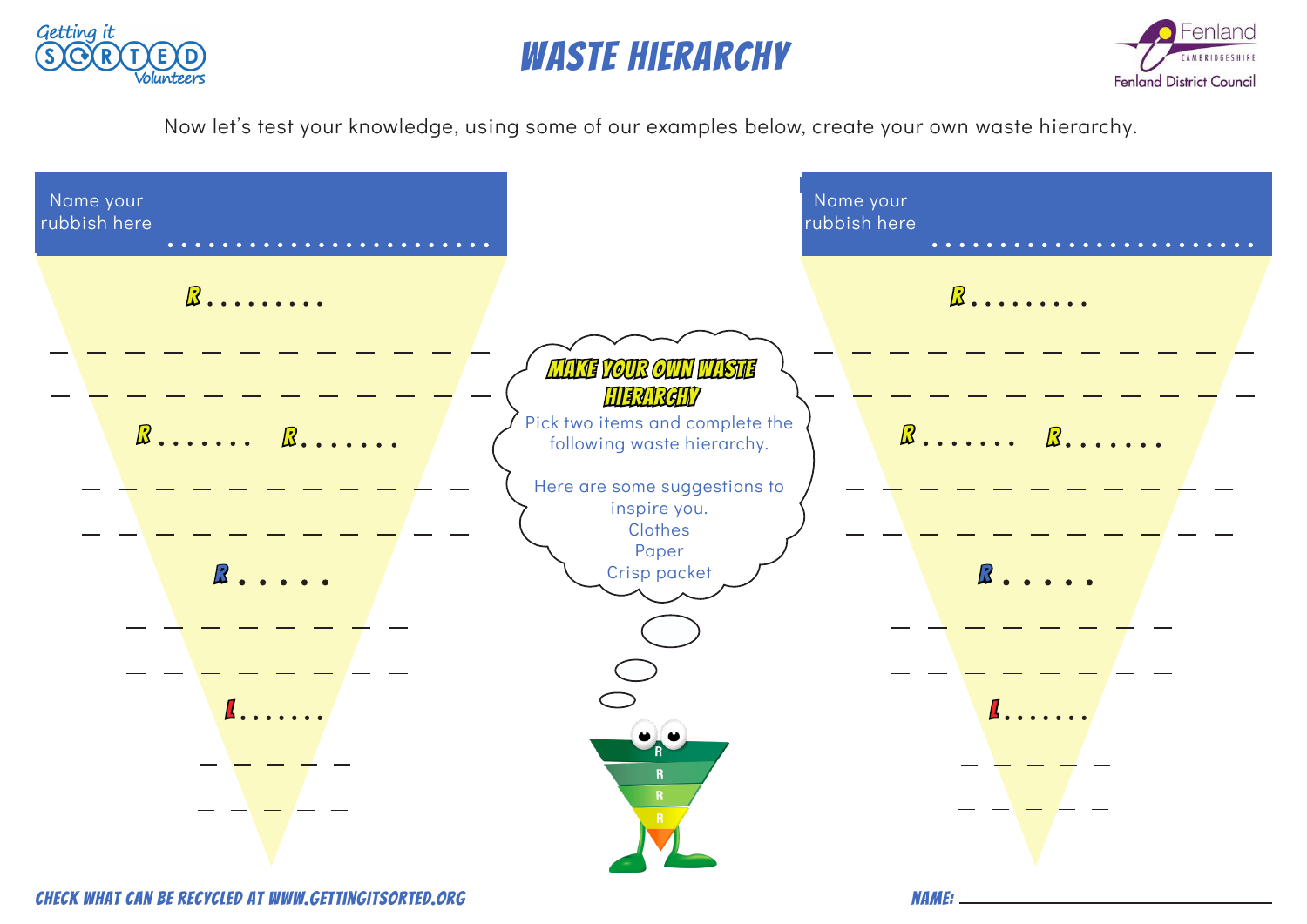





#### WHAT IS THE DECOMPOSITION TIME SCALE?

The decomposition time scale is a visual way to see how long it takes our rubbish to break down.

When we throw things in our green bin, the rubbish ends up in a landfill, which then slowly breakdown, and can harm the environment.

So, take a look to the right, you will see a number of rubbish items, cut them out, and then place them on the next page.

How long do you think this rubbish will take to decompose?



With the help from an adult, cut out the rubbish above, by cutting around the dotted lines, And Stick onto the timeline

Think about what we are made of, or do we contain dangerous harmful materials? Batteries are made of metal and are full of harmful chemicals and it can

take millions of years for us to decompose.

 $\circ$ 00